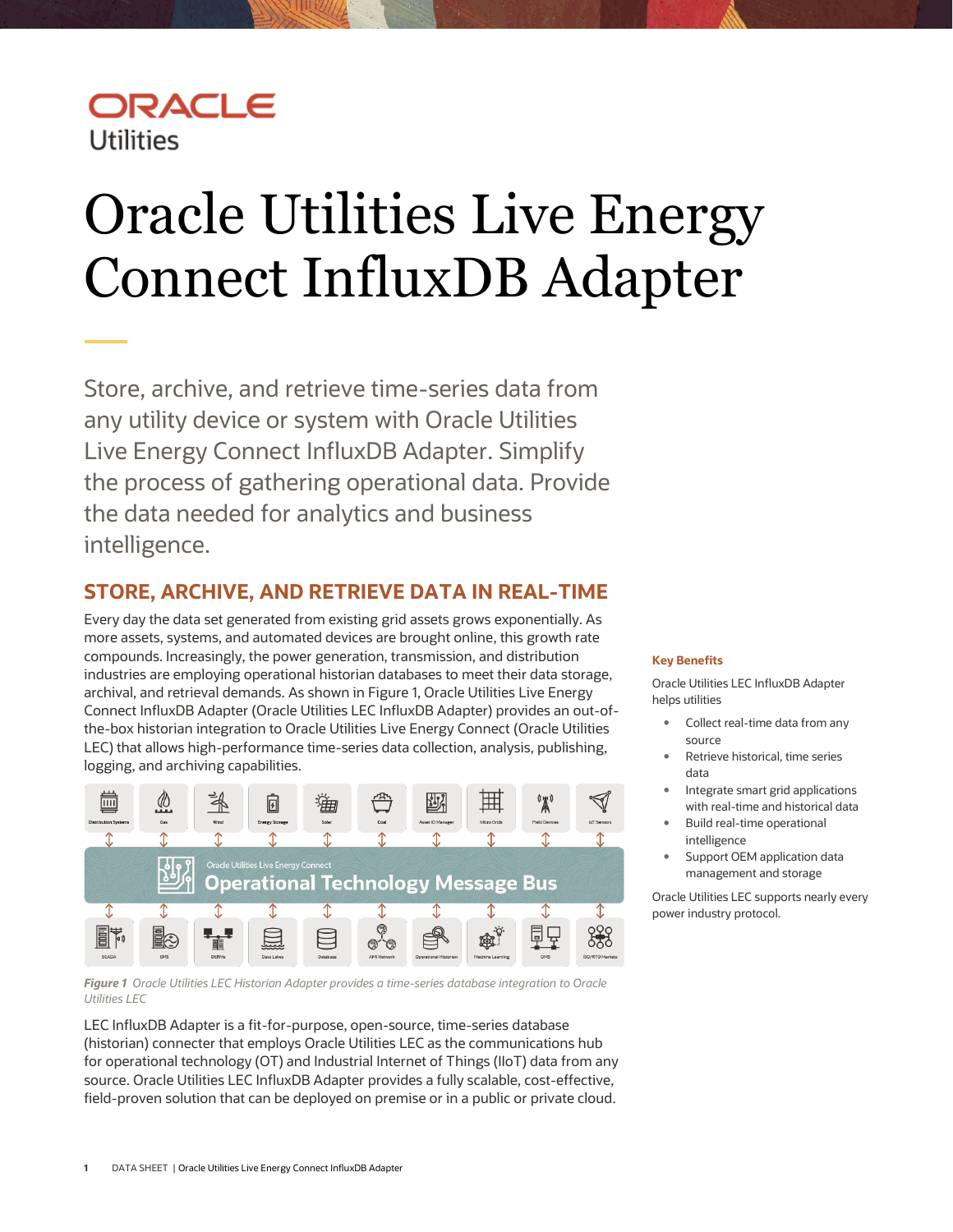#### **Operational Historian**

An operational historian is a database purpose-built to store, archive, and retrieve time-series data for production environments. The knowledge of how the data will be generated and used informs historian design to gain efficiency and decrease computing overhead. Typically, a single sample contains 3 data points: a value, a timestamp, and a sample quality value. This time-series data differs from relational database data as historians are not transactional and do not have to update several tables with every entry.

#### **Operational Historian Application in the Utilities Industry**

Operational historians' purpose-built design makes them excellent solutions for the data storage, archival, and retrieval demands of the power generation, transmission, and distribution industry. The time-series data generated by assets, systems, and devices connected to the grid concisely fit into the historian schema. Historians feature downsampling; keeping high precision raw data for a limited time and archiving lower precision data with compression algorithms. Data retention policies automate the downsampling process. These features combined allow historians to handle millions of data points per second and to reduce the maintenance requirements of active participation by database administrators.

#### **Collect Real-Time Data from Any Source**

With Oracle LEC InfluxDB Adapter, you can collect data from virtually any utility device or system using a wide array of protocols, including ICCP, Modbus, DNP3, OPC, and many more. LEC InfluxDB Adapter allows you to collect accurate timeseries data and consistently recreate that data. Should you require integrations with other third-party historians, we have connectors to these systems as well.

#### **Retrieve Historical, Time Series Data**

Oracle Utilities LEC InfluxDB Adapter offers the ability to retrieve historical, time series data and efficiently store that data with compression algorithms. As grid edge technologies proliferate and the volume of OT data grows exponentially, the complexity of managing these rules and modifications will increase in kind. LEC InfluxDB Adapter simplifies the management of generated data by enabling data point specification, retaining data and providing time resolution policies to be managed directly from Oracle Utilities LEC batch files.

#### **Integrate Smart Grid Applications with Real-Time and Historical Data**

Open source tools often offer simplified, open application programming interfaces (APIs) to move you beyond visualization screens and human machine interfaces (HMIs) provided by original equipment manufacturer (OEM) suppliers and thirdparty developers. Oracle Utilities is here to help you integrate distributed energy resources (DERs), OT systems such as EMS, OMS, ADMS, and other grid control systems to interact with historical data seamlessly. This enables smart grid applications and operators to act upon real-time and relevant information to manage the grid more effectively. Our open API establishes a rich environment for you to interface with analytics tools for deeper historical analysis and richer predictive modeling.

**Oracle Utilities LEC InfluxDB Adapter fulfills utilities customers' demands for high-performance time-series data collection, analysis, publishing, logging and archiving capabilities.**